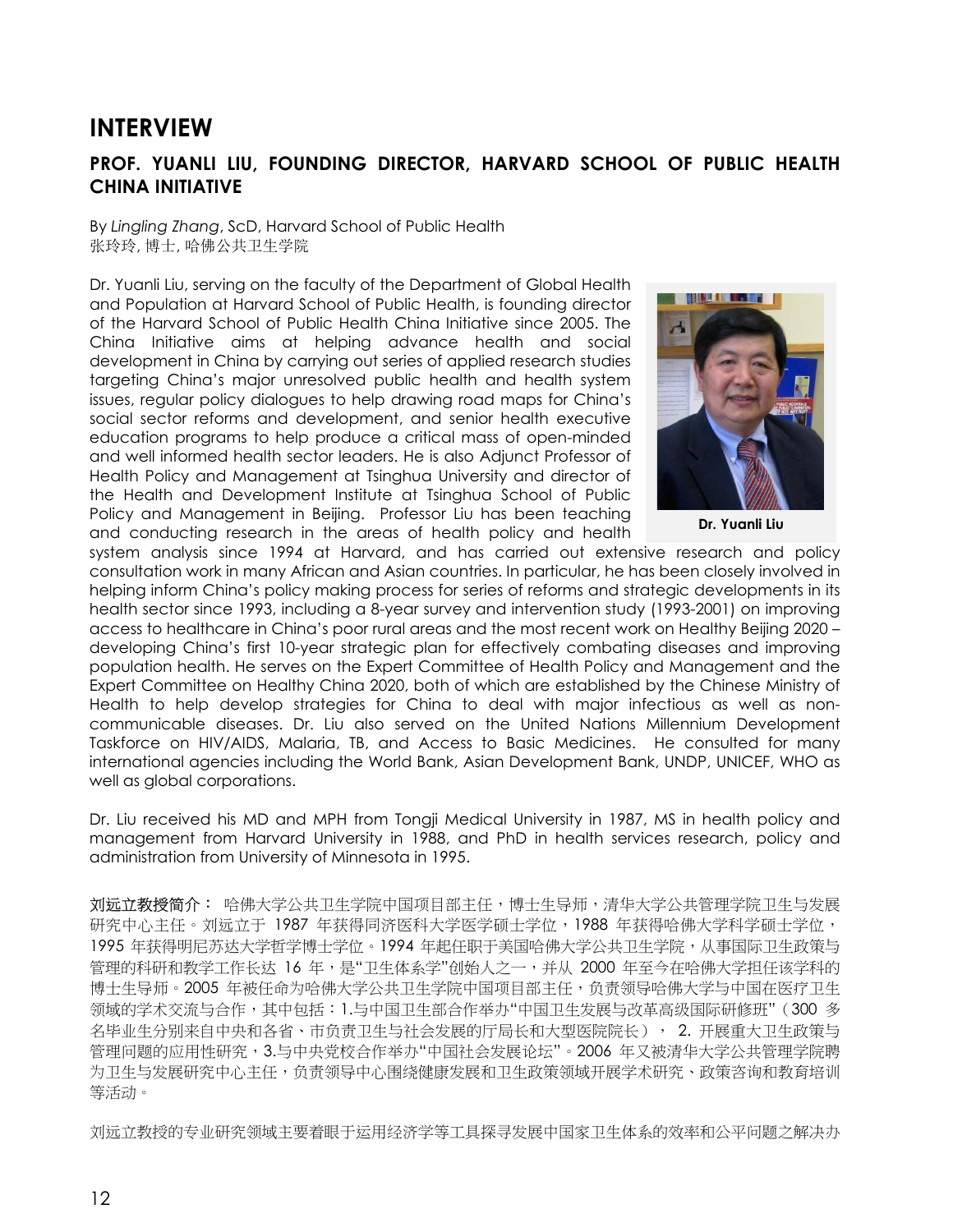法,在非洲和亚洲 10 多个国家开展过有关公共卫生(如:艾滋病防治)与卫生体系改革的学术研究。 他参与 了中国卫生改革与发展的一系列重大问题的研究和政策咨询,通过多年开展干预性研究、组织干部培训、举办 或参与各种高层次论坛等活动,在建立中国农村新型合作医疗制度、城市医疗救助制度,医药价格体系改革、 医疗服务领域政府与市场相对作用的界定、医药卫生体系的绩效评价、医疗服务集团化建设、农村卫生服务体 系县乡村一体化管理、跨区域的协同医疗服务体系建设、移动医疗与数字医疗体系建设等方面开展了一系列研 究和咨询工作,产生了重要影响。作为世界银行的顾问,刘远立教授帮助建立和加强了"中国卫生经济培训与 研究网络"。他出版过 6 本中英文学术专著,在国际和国内学术期刊上发表过 100 多篇论文。 刘远立教授曾经 并继续担任联合国"千年发展目标"顾问委员会委员,世界银行、亚洲开发银行、世界卫生组织、联合国儿童基 金会、联合国计划开发署、美国中华医学基金会等国际组织以及世界 500 强企业的战略顾问。 此外,刘远立 教授还是中华人民共和国卫生部卫生政策与管理专家委员会委员、"健康中国 2020"战略规划专家组成员、中 国医药卫生体制改革研究("清华方案")课题组组长、"健康北京 2020"战略规划课题组组长。

- Lingling: The Inaugural Harvard America-China Health Summit organized by China Initiative in September 2011 was a great success. As the leader of this historical event, what is your vision on the dialogue between China and the United States?
- 张玲玲:2011 年 9 月,由哈佛大学公共卫生学院中国项目部举办的首届哈佛中美健康峰会取得了巨大成功。 作为这一历史事件的领导者,您对中美之间的对话有何见解和展望?
- Professor Liu: Both China and the United States, despite cultural and socioeconomic differences, share a common goal – to create effective, equitable and efficient health systems that increase access, combat disease, and improve people's health. Recent initiatives in both countries demonstrate these parallel goals: between 2009 and 2010 we saw China announcing its ambitious Health Reform Plan and the United States passing the Patient Protection and Affordable Care Act (PPACA). In the years since implementation of these policies, many questions, challenges and ideas have arisen; we aim to explore these in depth by organizing regular dialogues between health policymakers, experts and healthcare frontline leaders. I believe bringing together health sector leaders from our two great countries and beyond to share experiences and perspectives would help inform future evidence-based policy making. That's why we are organizing the second Summit, which will be held in Beijing on October 31, 2012.
- 刘教授:尽管中美两国之间存在文化和社会经济的差异,但也有着共同的目标——创建一个公平和高效的医疗 卫生体系,从而提高卫生服务的可及性、有效地控制疾病并改善人民的健康。近期,中美两国同时颁布的 医疗卫生体系改革表明了这一共同目标:2009-2010 年,中国政府推出了意义深远的《深化医药卫生体制 改革实施方案》,而美国通过了《保护患者与医疗可负担法案》(PPACA)。自从上述政策颁布以来,出 现了很多问题、质疑和意见;我们的目标是通过定期举办医疗卫生政策决策者、专家和一线领导者之间的 对话,对上述问题、质疑和意见进行深入探讨。我相信中美两国的有识之士通过峰会的形式,齐聚一堂讨 论并分享各自的经验教训,对于中美两国和其他正在积极推进医疗卫生改革与发展的各国的精英来说是十 分重要的。这也是我们筹办第二次峰会的原因,该峰会将于 2012 年 10 月 31 日在北京举行。
- Lingling: In your report, you highlighted the common features and different characteristics of healthcare reforms in both countries, if each reform can only achieve one greatest accomplishment, what would you expect most?
- 张玲玲:在您的报告中,您强调了中美两国医疗改革的异同。假如中美各自的改革只能达到一项最重要的成就, 您最期待的是什么?
- Professor Liu: While improving health should be the ultimate goal of any health system and thus health system reform efforts, more immediate goals of healthcare reforms around the world can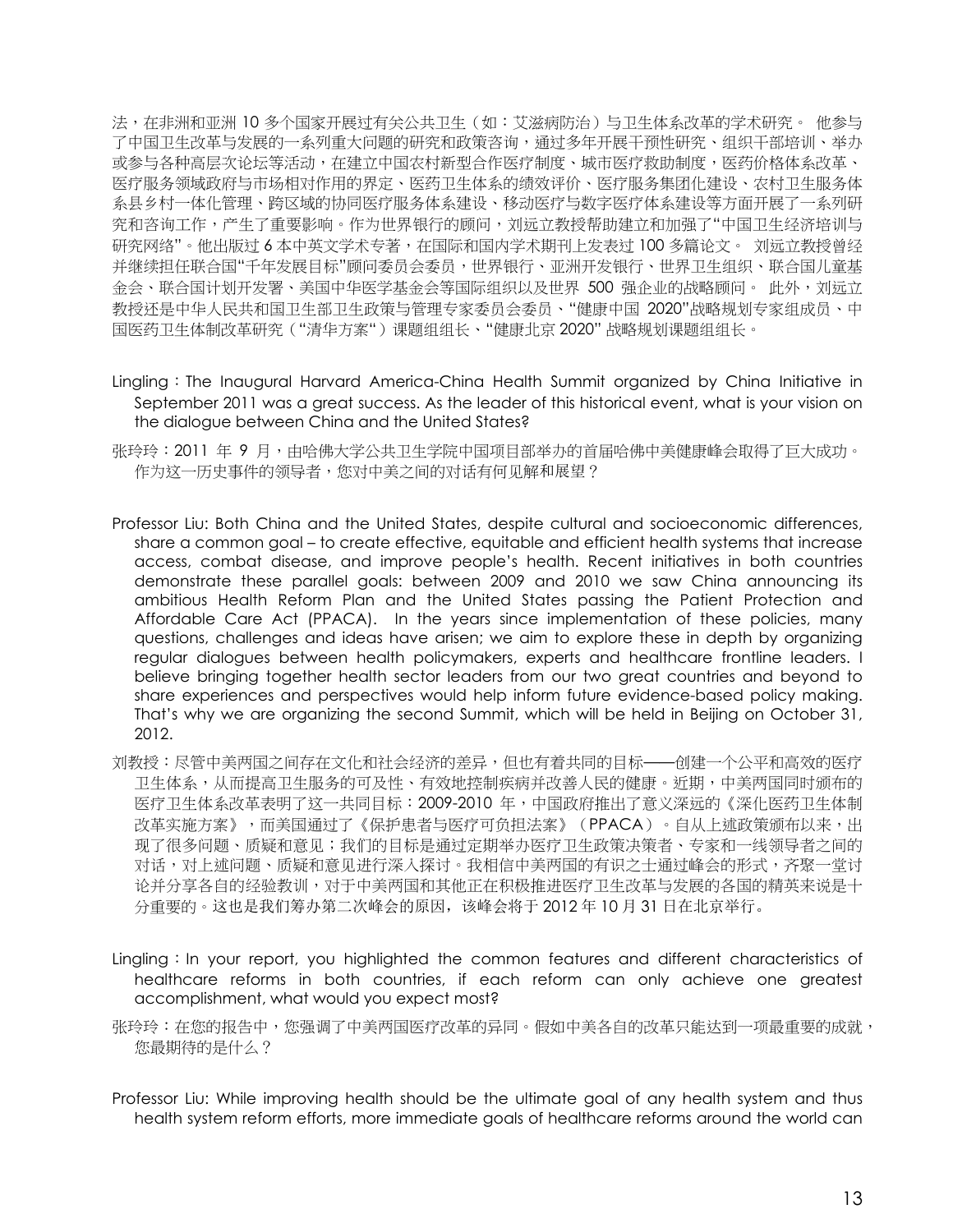be summarized in three 'A's: Availability, Affordability and Appropriateness of healthcare services. Affordability is the key, not only because without it people would suffer impoverishing effects of out-of-pocket medical expenditures, but also because making healthcare more affordable would help increase people's utilization of the healthcare services they need.

刘教授:提高人民健康水平是任何医疗卫生系统的终极目标和卫生改革 努力的方向,全球医疗卫生改革的近期目标可以概括为三个 A:医疗 保健服务的可用性,可负担性和适当性(Availability, Affordability, Appropriateness)。其中可负担性是重中之重,不仅仅因为穷人会 因为自付医疗费用而愈发贫穷,还因为将医疗保健平价化有助于人们 更充分利用他们所需要的医疗服务。

*It is worth noting that both U.S. and China included in their reform packages following common measures: strengthening primary care and prevention services, adoption of electronic health records, and provider payment reforms.*

*—Prof. Yuanli Liu*, *Harvard*

- Lingling: What is the biggest obstacle in each country's health sector reform? What experience or lessons they can share with each other?
- 张玲玲:中美两国卫生部门改革的最大障碍是什么?有什么相互借鉴的经验或教训?
- Professor Liu: I would say the biggest obstacle is resistance from the powerful interest groups. Any reform is about changing the status quo. Those economic and political groups, whose interests would be adversely affected by the reforms, cannot be expected to stay idle. For example, China's "public hospital reforms" have not yet made any significant progress because public hospitals are not enthusiastic participants. The reform implementation process in the U.S. has been resisted by at least a third of the states, because the governors of those states are Republican, which is the opposition party running against President Obama. It is worth noting that both U.S. and China included in their reform packages following common measures: strengthening primary care and prevention services, adoption of electronic health records, and provider payment reforms. The U.S. has had rich experiences in the areas of provider payment reforms such as DRGs and bundled payment in the context of developing "Accountable Care Organizations". China's unique heritage of traditional Chinese medicine offers alternative ways of helping manage chronic diseases that are confronting both countries.
- 刘教授:我认为最大的障碍是来自利益集团的巨大阻力。任何改革都是改变社会现状。某些既得利益团体的政 治或经济利益将受到改革的不利影响,因此必然会阻挠改革进程。例如,中国的公立医院改革尚未取得任 何重大的进展,因为公立医院没有积极参与。美国医疗改革的实施过程中,一直被至少三分之一的州抵制, 因为这些州的州长是共和党人,是奥巴马总统的反对党。值得一提的是,中美两国的一揽子改革方案都遵 循某些共同措施:加强初级保健和疾病预防服务,完善电子健康记录系统和供应商支付的改革。美国在供 应商支付方面有丰富经验,比如诊断相关分组和捆绑支付发展"问责医疗组织"。中国独特的传统医学为中 美两国面对的愈演愈烈的慢性疾病提供了替代疗法。
- Lingling: We know that you have had contacts with high-level health officials in both countries. So could you say something about the role of government playing in each country's health reform?
- 张玲玲:据我们了解,您与两国高级别卫生官员都有所交流。可以介绍一下两国政府在各自的医疗改革中所扮 演的角色吗?
- Professor Liu: As the public policy maker and major implementer, government's role in any health reform is of course essential. But due to different political systems of the two countries, the ways in which the government plays its role are different in China vs U.S. In the United States, a new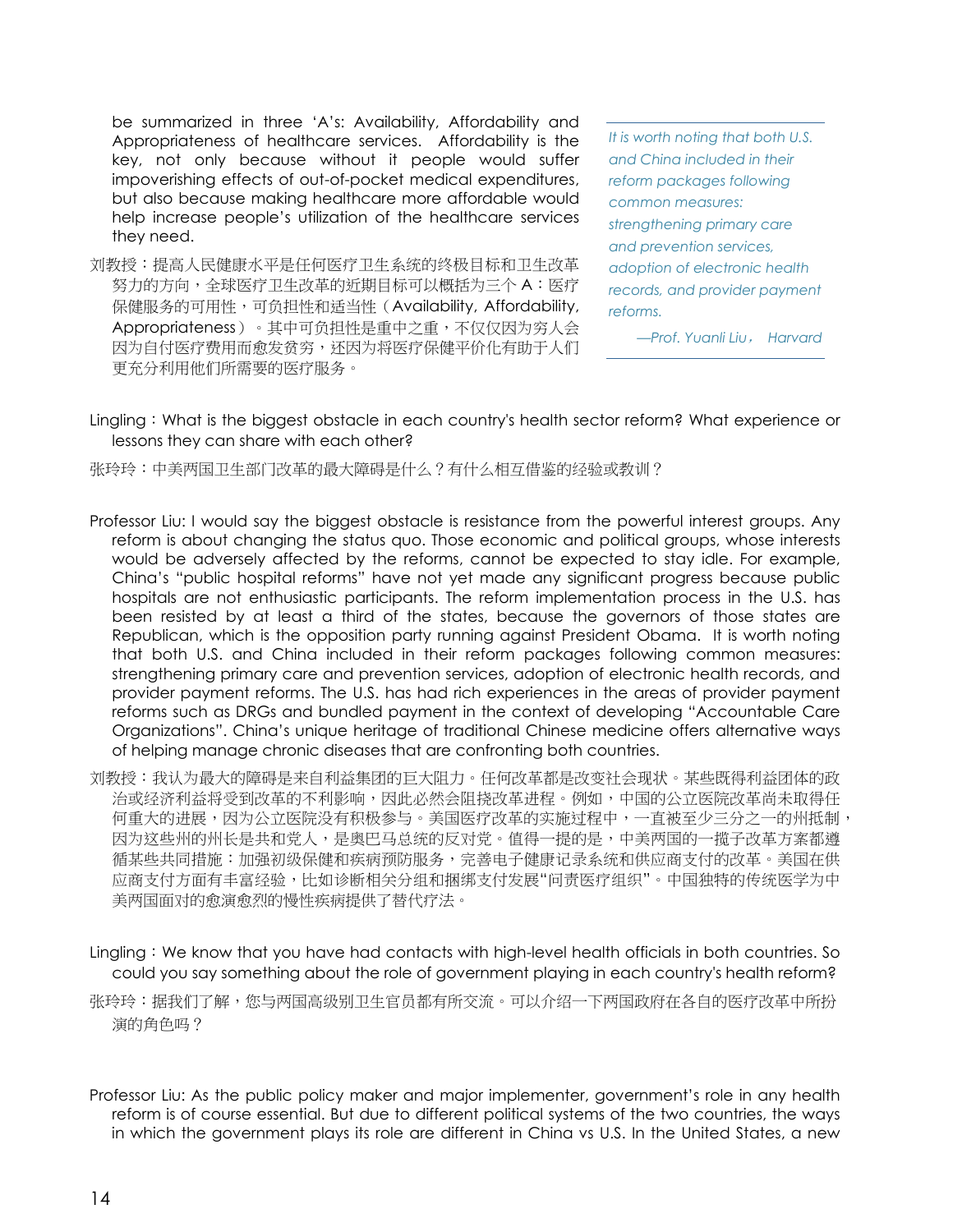legislation needs to be passed by the Congress in order for the reform process to be started. China does not need a new law, and the reforms were announced as the State Council "Decisions". It is also interesting to compare different roles of the central vs local governments. For example, while health insurance for the poor is financed by the Federal and state governments in the United States, Chinese central government plays almost no role in financing healthcare for the poor, which is the local government's responsibility. I like to point out that despite of the government's vital role in healthcare reforms, participation of many other stakeholders, especially healthcare providers, are necessary for the reforms to be successful.

- 刘教授:作为公共卫生政策的决策者和主要实施者,政府在任何医疗改革中扮演必不可少的角色。但由于两国 政治制度的不同,两国政府发挥作用的方式也不尽相同。在美国要启动改革的进程,必须由国会通过新的 立法;而中国不需要颁布新的法律,改革是作为国务院的"决策"开展的。而且,两国中央与地方政府的角 色差异也很有趣。例如,在美国,穷人的医疗保险的资金主要由联邦和州政府共同支付,而在中国中央政 府对贫困人口的医疗保险几乎没有责任,反而是地方政府的职责。我想指出的是,尽管政府在医疗改革中 发挥重大作用,但其他利益相关者,特别是医疗服务提供者的参与是改革成功的必要条件。
- Lingling: No health system is perfect. In which aspects you think China surpasses the United States, and vice versa?

张玲玲:任何卫生系统都不是完美的。您认为在哪些方面中国优于美国,反之亦然?

- Professor Liu: China already managed to provide basic insurance coverage to over 95% of its population, while U.S. still has 15% of the population uninsured. This "nominal coverage" aside, China's incidence rate of catastrophic medical spending (a measure of individual affordability) is much higher than that of the U.S. Arguably, the U.S. health system is the world's least efficient system, with 18% of the GDP spent on health and medical waste being estimated to be as high as \$750 billion in 2009. In terms of social affordability, China, with its total health spending only taking up 5.1% of its GDP, is in a much better situation than the U.S.
- 刘教授:中国的基础医疗保险的覆盖面超过总人口的 95%,而美国仍然有 15%的人口没有医疗保险。然而这 个"名义覆盖率"的另一面是中国的高危疾病的医疗支出(衡量个人承受能力)远远高于美国。某种程度上 可以说,美国卫生系统是世界上效率最低的卫生系统,美国将其国内生产总值的 18%用在健康和医疗支出, 2009 年的医保估计值为 7500 亿美元。考虑社会承受能力,中国的卫生总支出只占国内生产总值的 5.1%, 是另一项优于美国的方面。
- Lingling: Serving as the Director of China Initiative, what was your motivation to initiate this work? What are the major achievements you are mostly proud of?
- 张玲玲:作为中国项目部的主任,启动该项目的动机是什么?到目前为止,最引以为豪的成果是什么?
- Professor Liu: I felt fortunate to be the "right person at the right time". China Initiative at Harvard School of Public Health was established in the aftermath of SARS in 2005, and I have been serving as the founding director ever since. The mission of this initiative is to advance China's health and social development by carrying out high-impact programs in education, research, and policy. With this multifaceted and integrated approach we aim to create sustainable and cost-effective changes within China's healthcare system as well as creating lasting relationships between Chinese and international healthcare leaders. I am most proud of our educational programs, mainly because we have trained more than 400 policymakers and senior health executives who are now playing important roles at the national and regional levels to improve health of the 1.3 billion Chinese people. Furthermore, every year during winter break since 2006 I had been conducting a field study course on China's health system reforms for Harvard students and fellows, whose experiences in China help them play a more effective role in global health.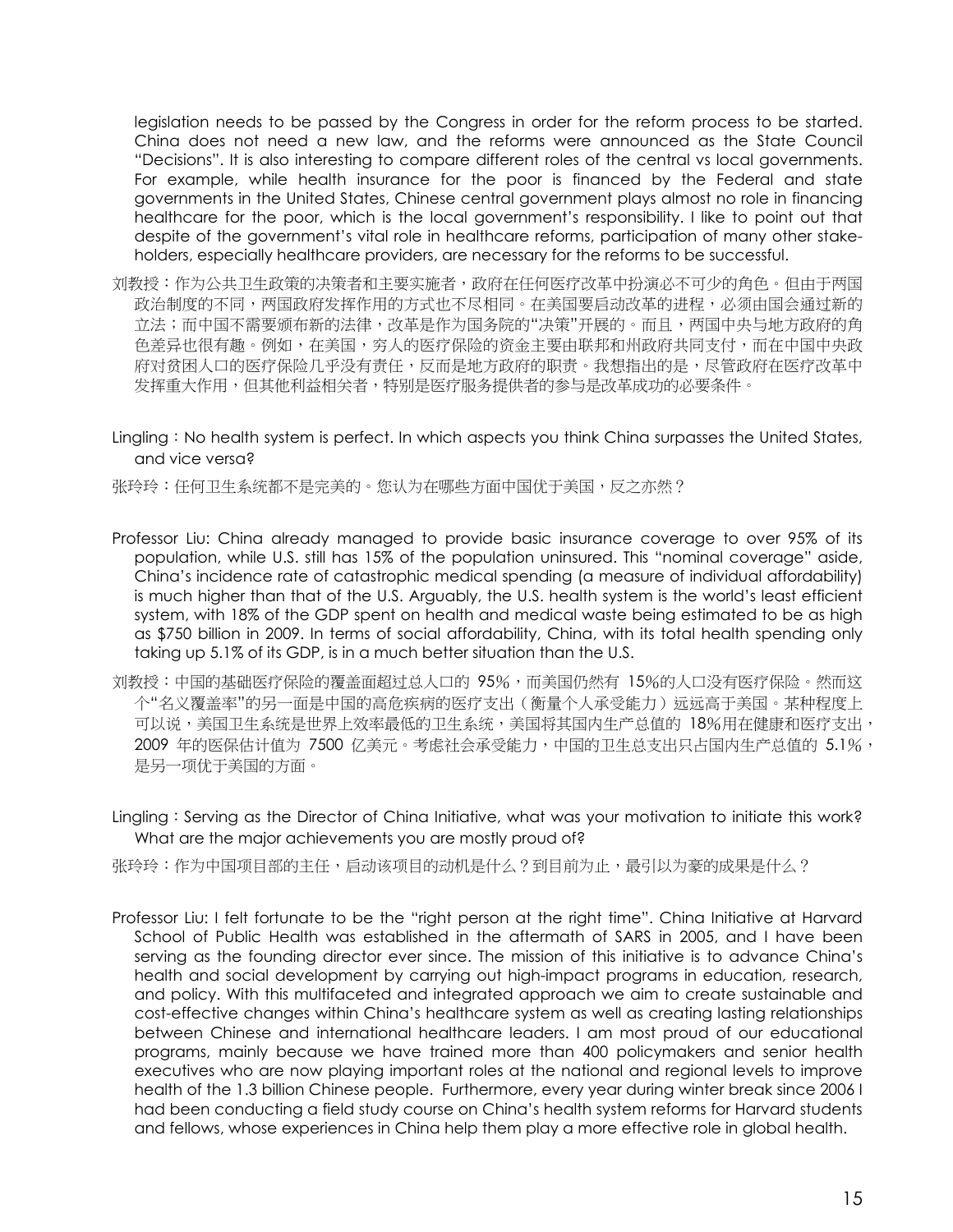- 刘教授:我感到很幸运,可以"在合适的时间成为合适的人"。哈佛大学公共卫生学院中国项目成立于 2005 年、 SARS 事件之后,我一直作为其创始主任。这一举措的使命是通过开展具有高影响力的教育、研究和政策项 目,推动中国的卫生和社会事业的发展。通过多层次的综合措施,我们的目标是为中国的医疗保健制度带 来可持续的、具有成本效益的发展,以及促进中国与国际医疗卫生部门领导人之间建立长久的合作关系。 我最自豪的是我们的教育项目,主要是因为我们已经培训了超过 400 名政策制定者和高级卫生行政人员, 在国家和区域层面为改善 13 亿中国人民健康发挥着重要作用。此外,自 2006 年以来每年寒假,我一直带 领哈佛的学生和研究人员对中国卫生系统改革进行实地研究。他们在中国的经历将有助于他们未来全球卫 生事业发展。
- Lingling: I learned that the Second China-U.S. Health Summit will be held in Beijing at the end of October this year. Would you like to share some information regarding this summit with us?

张玲玲:第二届中美健康峰会将于今年十月底在北京举行。关于此次峰会,您有什么想与我们分享的吗?

Professor Liu: Minister CHEN Zhu and Assistant Secretary Sherry Glied, along with more than 700 Policy makers, academic experts, and business leaders from China and elsewhere attended the inaugural Harvard America-China Health Summit in September, 2011 in Boston. After the first Summit, Minister CHEN Zhu suggested that the second Summit be held in China.

The second Summit will take place on October 31, 2012 at the National Convention Center in Beijing (www.hci-bj.org). This summit will be held at a critical juncture of development for both U.S. and China. While the U.S. presidential election is under way and healthcare reforms are again debated and even legally challenged and upheld, China, also with leadership change in the fall, has just begun implementing the 12th 5-Year plan after 3 years of experiences with its Healthcare Reform Plan.

Based on the need assessment, the 2012 Beijing Summit is themed: "Healthcare Reforms: The Roles of Government, Market, and Professionalism". In addition to senior policy makers from China, such as Minister Chen Zhu and Dr. Sun Zhigang, China's national coordinator of healthcare reform, and from other countries, this Summit is expected to have about 800 registered participants, including healthcare experts, senior health executives, NGO and health industry leaders. The Beijing Summit is co-hosted by Harvard School of Public Health, Peking Union Medical College, and Tsinghua School of Public Policy and Management. We are grateful for the enthusiastic support of the Chinese Ministry of Health and the U.S. Department of Health and Human Services. We are excited by the impressive set of confirmed speakers and are confident that you will find the presentations and discussions informative and engaging. We sincerely welcome your participation in this Summit to create the most memorable event possible with a long-lasting impact.

刘教授:2011 年 9 月,陈竺部长和美国卫生与公共服务部副部长 Sherry Glied、以及 700 多位来自中国和世 界各地的政策、学术专家和商界领袖参加于波士顿举办的首届哈佛中美健康峰会。第一次峰会后,陈竺部 长建议第二次峰会在中国举办。

因此,第二次峰会将于 2012 年 10 月 31 日在北京国家会议中心 (www.hci-bj.org) 举办。本次峰会正值 中美两国发展的关键时期。美国总统选举正在进行,医疗改革草案再次进行辩论,经过了法律评估并取得 了成果;中国正值秋季最高领导层换届,医改政策实施三年,"十二五计划"刚刚开展。

2012 年的北京峰会的拟定的主题是:"卫生改革:如何有效发挥政府监管、市场竞争、职业精神的作用"。 除了部长陈竺、孙志刚博士等中国医疗改革的高级决策者和其他国家的官员,本届峰会预计将有 800 位注 册与会者,其中包括医疗专家,高级卫生行政人员,非政府组织和保健品行业的领导者。本届北京峰会是 由哈佛大学公共卫生学院,北京协和医学院和清华大学公共政策与管理学院共同主办。我们非常感谢中美